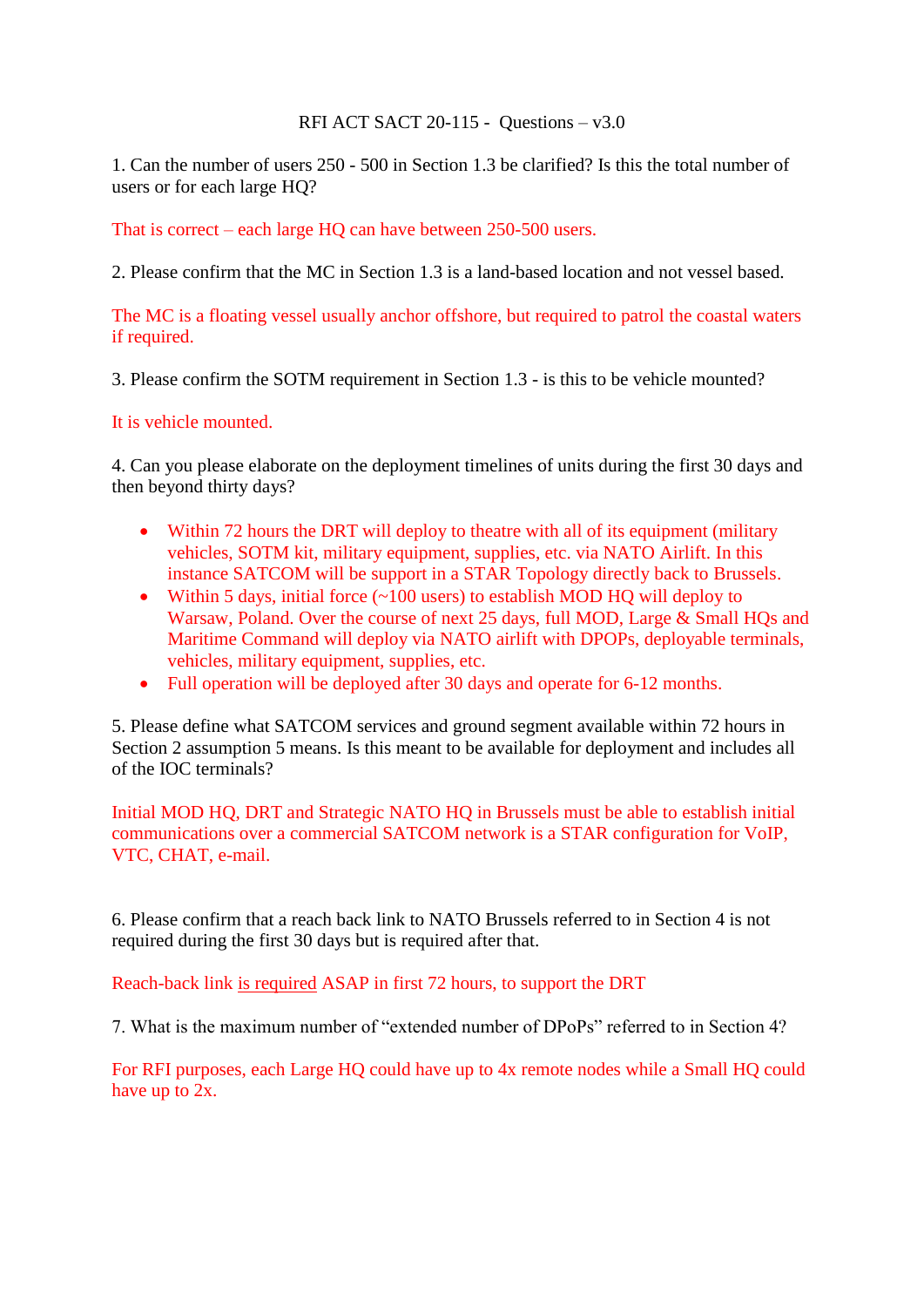8. Where would training be provided? At the NATO Training Center in Portugal or elsewhere? Would this be possible as a readiness state or is it to be done as part of the solution rollout?

- Pre-Deployment training will take place at one of the key NATO locations in Europe or in-garrison.
- In-theatre training will take place in the deployment AOR, more than likely utilising operational equipment.

9. Please clarify the question regarding use of NATO gateways and the reference to a commercial SATCOM teleport. Is it expected that a commercial SATCOM teleport is included in the deployable solution?

The commercial SATCOM teleport is not deployed. This refers to your commercial teleport connecting to NATO's MILSATCOM Gateway typically located in Europe. If a NATO Satellite Ground Station (SGS) cannot directly anchor the traffic, then alternatives should be investigated. How would you recommend this be achieved?

10. Given the breadth and depth of the RFI can you increase the page count to say 20 pages and let us know if past performance references and/or any provided brochures count?

- Past performances and brochures do not count.
- We would like to keep responses at 10-15 pages.

11. If possible, we would appreciate a 1 week extension to the due date.

Response deadline extended to 31 Dec, 2020.

12. The RFI enclosure 1 stipulates that "Response limited to a single main document and enclosures for a total note-to exceed 10 pages (material in para 6 above not included)"

Can you clarify please what material in para 6 refers to so we can get the total page count right ?

Available product brochures, specification sheets, photographs, illustration and technical descriptions that describe your company's current services that most closely match the SAAS. Response can increase to 15 pages max.

13. Does NATO have a specified font, e.g. New Times Roman, Arial, or Calibri?

Not specifically, but recommend use of "Times New Roman".

14. Please define "Total note-to-exceed 10 pages (material in para 6 above not included)." I was unable to find a numbered para 6 in either the base RFI or the Enclosure 1, "Request for Information Commercial Satellite Services October 2020" or in the base RFI.

See answer to question 12. The reference to paragraph 6 has been fixed in the RFI.